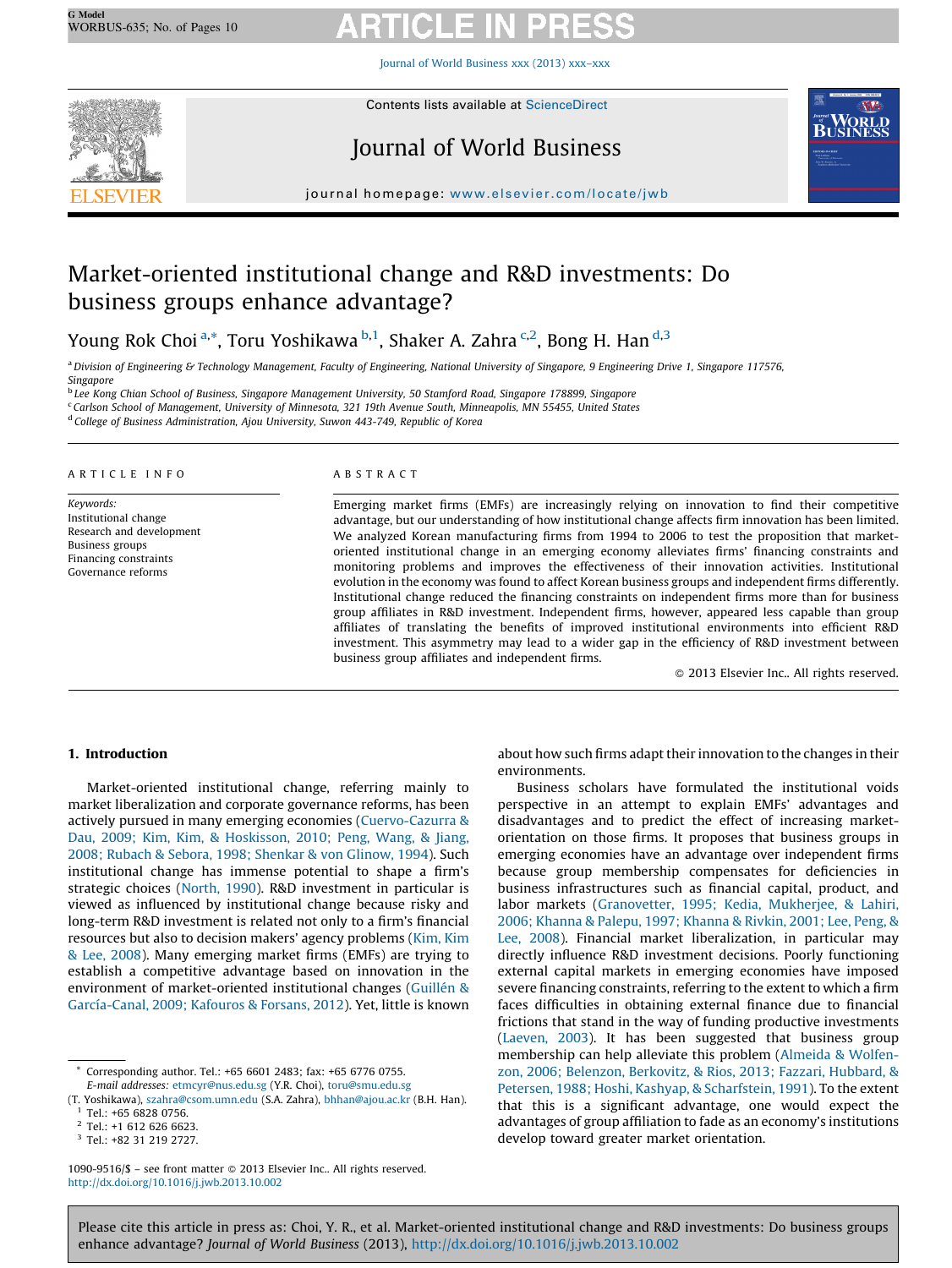Agency theory scholars, however, disagree with the institutional voids argument. They focus on the failure of internal capital markets and point out that business groups often involve unproductive cross-subsidization among the members in terms of providing loans or loan guarantees, equity investment, and internal transactions designed to help unprofitable affiliates [\(Bae,](#page--1-0) Kang, & Kim, 2002; Estrin, [Poukliakova,](#page--1-0) & Shapiro, 2009; Ferris, Kim, & [Kitsabunnarat,](#page--1-0) 2003; Friedman, Johnson, & Mitton, 2003; [Whited,](#page--1-0) 2001). They suggest that the performance of business group affiliates may suffer from severe governance problems ([Cuervo-Cazurra,](#page--1-0) 2006) and that institutional change that fixes governance problems, such as legal provisions to protect minority shareholders, should increase group members' advantages and improve their performance ([Cuervo-Cazurra](#page--1-0) & Dau, 2009; Klapper & [Love,](#page--1-0) 2004).

The empirical results testing these contrasting theories have been mixed. Studies have found that the performance of business groups in Chile ([Khanna](#page--1-0) & Palepu, 2000a) and Korea [\(Lee](#page--1-0) et al., [2008\)](#page--1-0) declined over time as institutions in those economies developed. However, some studies informed no relationship. For instance, Chari and David [\(2012\)](#page--1-0) found that business group affiliation did not weaken the negative effect of pro-market reforms on sustainability of superior profits among Indian companies. Further, a growing number of studies focusing on governance have shown that firms with governance problems perform better than firms with less serious governance problems after institutional change ([Cuervo-Cazurra](#page--1-0) & Dau, 2009). The divergent theories and empirical evidence hint that the effect of institutional change is more complex than has been considered in past research, demanding a more careful investigation, in particular of the difference in governance among EMFs.

The purpose of this study is to investigate how the R&D investments of business group affiliates relate to their internal cash resources and growth opportunities. The relationships are compared with those of independent firms in the early and late phases of market-oriented institutional change in Korea. This involves directly accounting for the financing constraints during different phases of institutional change that would also impose differing pressures on business groups to reform their corporate governance. The tension between the two approaches is considered as lying in the efficacy of business group affiliation as either an effective mechanism for alleviating financing constraints or an ineffective mechanism creating agency costs. Hence, as firms' both financing constraints and corporate governance reforms fluctuate with institutional change in the economy, this may explain any association between observed R&D investment and perceived growth opportunities, thus linking market-oriented institutional change to the efficiency of R&D investment.

This study extends prior work in several ways. The results show evidence of a strong relationship between market-oriented institutional change and R&D investment. Considering both the financing constraints and corporate governance perspectives together helps to better explain how the R&D investment decisions of group affiliates and independent firms are affected differently by institutional evolution. The findings also suggest that the institutional voids perspective is incomplete, as business groups may improve the efficiency of their R&D investment more than independent firms through a strong governance reforms in the wake of the significant institutional changes triggered by the financial crisis.

## 2. Theoretical background and hypotheses

Business groups are a prevalent organizational form in many emerging economies. The term refers to a set of legally independent firms bound together in formal and/or informal ways that do business in different markets under common administrative and financial control [\(Granovetter,](#page--1-0) 1995; Leff, [1978](#page--1-0)). Such groups often create an internal capital market that can help alleviate financing constraints on the group's affiliates. However, whether internal capital markets in emerging economies are conducive to efficient resource allocation and whether the influence changes over institutional change are still a matter in question. In the following sections, we overview the marketoriented institutional change in Korea and then develop hypotheses on how group affiliates and independent firms are, before and after the institutional change, associated with cash resources and growth opportunities in making R&D investments.

### 2.1. Institutional change in Korea

Market-oriented institutional change in emerging economies normally aims at reducing the role of politics and the state in the economy. In Korea, this began in the late 1970s [\(Henisz,](#page--1-0) Zelner, & Guillén, 2005). Since then, Korea's institutional environments have moved toward more market orientation through multiple steps.

When the Korean government initiated economic development plans for the 1962–1997 period, it used financial institutions as a tool for attaining its industrial policy goals and continued to intervene in the banking industry. Due to this heavy government involvement, the banks failed to build the ability to assess borrowers' earnings performance, cash generation, and ability to repay, and began to require high levels of collateral and debt guarantees to protect their assets (Ahn, 2001; [Chang,](#page--1-0) 2003). Business groups with more affiliates were able to extend more collateral and debt guarantees to their affiliates, who then received better financial treatment than independent companies and were better positioned to exploit opportunities for expansion. At the same time, such a weak institutional environment led to severe financing constraints for independent firms (Ahn, 2001; [Chang,](#page--1-0) [2003\)](#page--1-0).

The corporate governance system in Korea was usually portrayed as an insider-oriented governance system that relies on long-term debt financing, ownership by large shareholders, and weak corporate control by the markets [\(Aguilera](#page--1-0) & Jackson, 2003). But following liberalization trends in the world markets (e.g., the Uruguay Round of General Agreement on Tariffs and Trade negotiations in 1993 and the establishment of the World Trade Organization in 1995) and Korea's entry into the Organization for Economic Co-operation and Development in 1996, the institutional environment evolved in stages toward greater market-orientation. The early stage of institutional change initiated by those international and indigenous efforts had continued until more fundamental and comprehensive reform measures were introduced as a response to the Asian financial crisis of 1997/1998. During the early stage, inconsistencies and tension remained between the traditional systems and the new market-oriented ways of doing things, and non-market institutional logic still prevailed in many business spheres (Kim et al., [2010](#page--1-0)). The postcrisis restructuring efforts of the government and the International Monetary Fund were largely designed to improve business groups' corporate governance and capital structures (Ahn, 2001; [Hundt,](#page--1-0) [2005;](#page--1-0) Park & Kim, 2008). The reform measures included the abolition of cross-debt guarantees among business group affiliates, improvements in capital structures, and the enhancement of controlling shareholder and management accountability. Financial market supervisory agencies have since rigorously supervised business group control of non-bank financial institutions and inter-affiliate investment [\(Hundt,](#page--1-0) 2005).

The reform measures adopted after the financial crisis have helped engineer a move toward a more market-oriented economy (Kim et al., [2010](#page--1-0)). For example, contract enforcement and

Please cite this article in press as: Choi, Y. R., et al. Market-oriented institutional change and R&D investments: Do business groups enhance advantage? Journal of World Business (2013), <http://dx.doi.org/10.1016/j.jwb.2013.10.002>